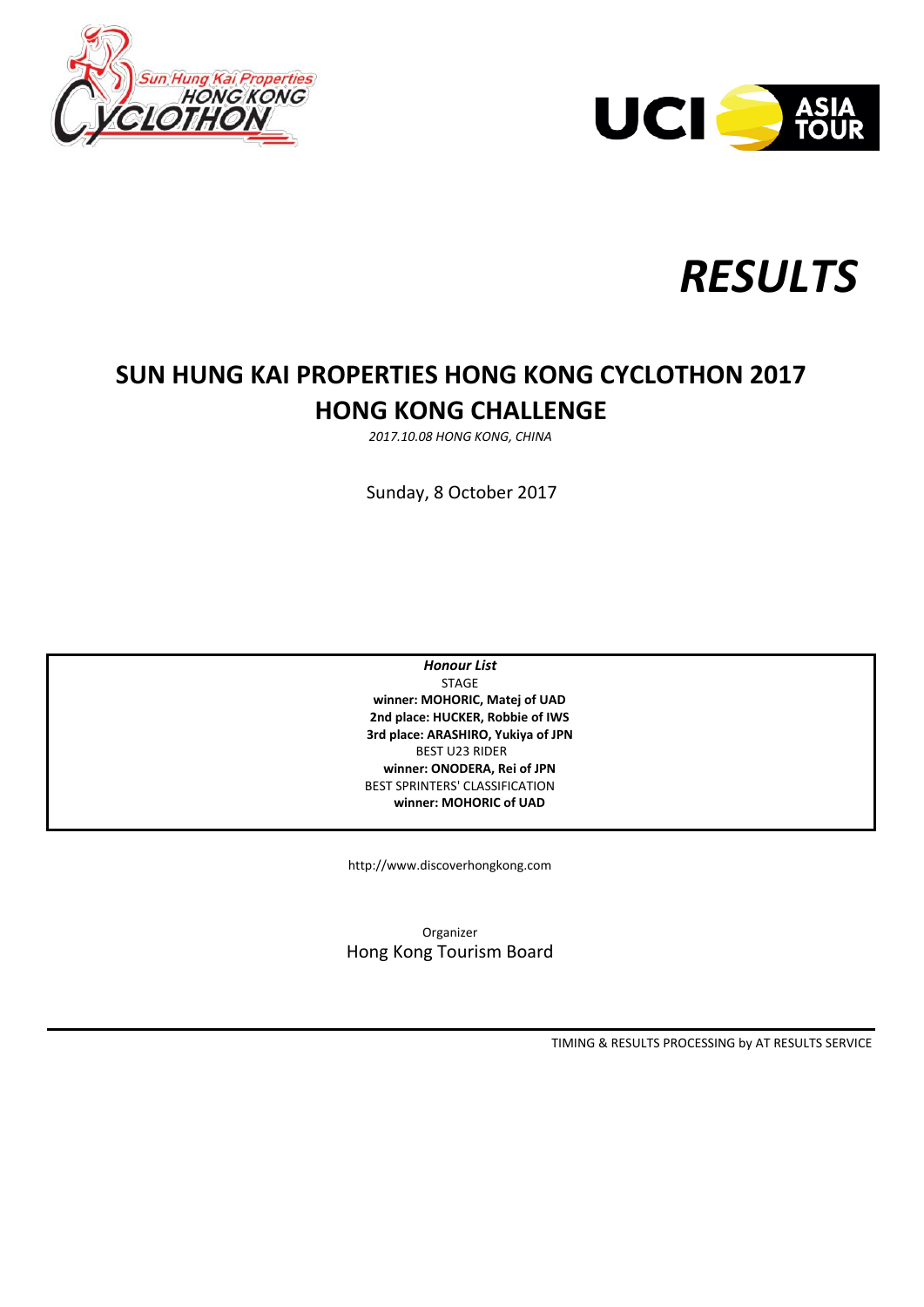#### *COMMISSAIRES' COMMUNIQUE on Sunday, 8 October 2017*

## **1 PENALTY & FINE**

**UCI regulations 12.1.040 1A Article 28 ‐ Failure to respect instructions by the Race Administration or the commissaires** Fine: CHF100 nbr. 63 RIOS QUINTANA Kevin Daniel UCI ID 10008191834 of JLC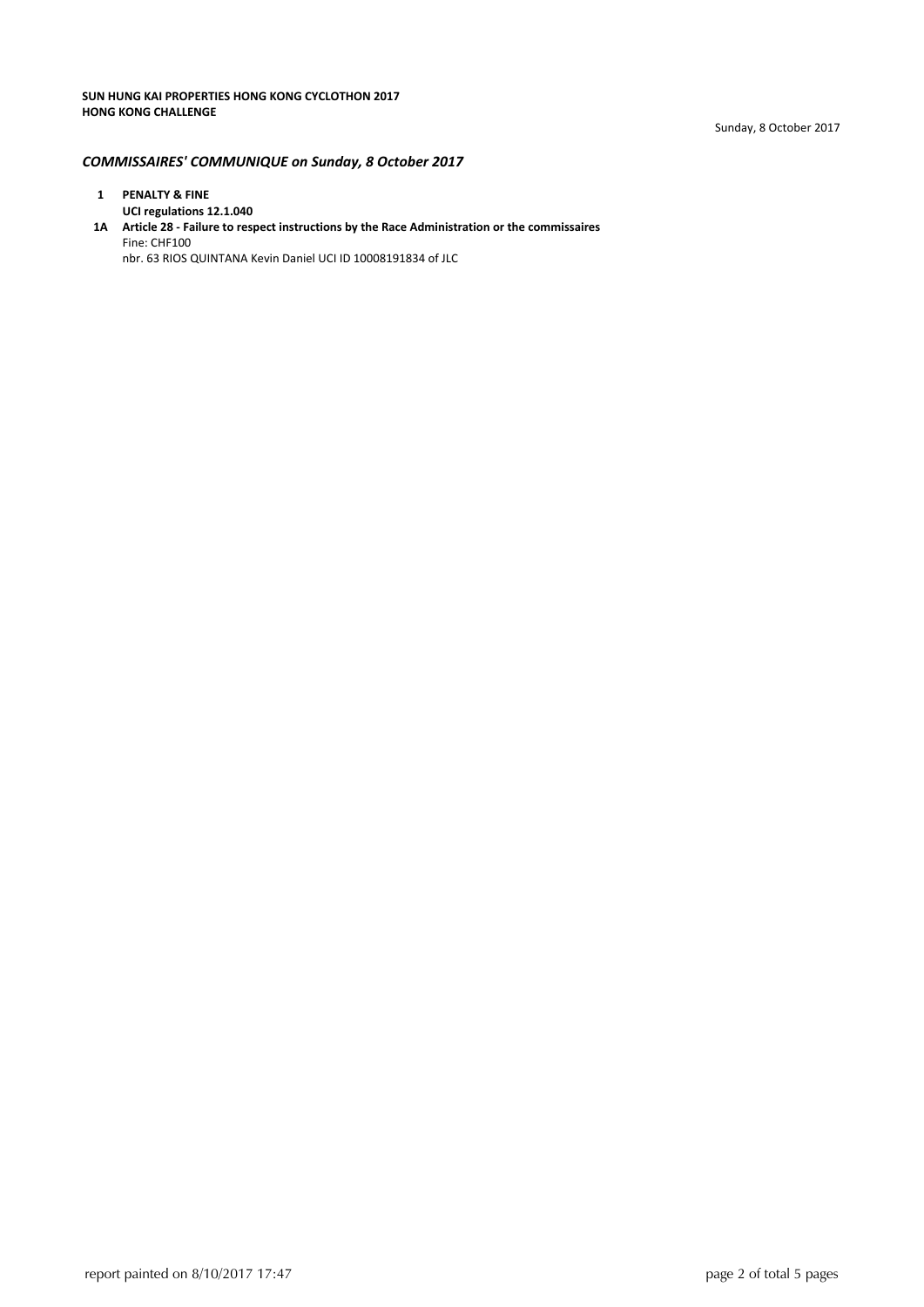### **SUN HUNG KAI PROPERTIES HONG KONG CYCLOTHON 2017 HONG KONG CHALLENGE**

Sunday, 8 October 2017 14:20 Distance: 103 km Average Speed of Winner : 39.63km/hr Sunny

#### *STAGE INDIVIDUAL CLASSIFICATION*

| PLACE NO |                | UCI ID      | SURNAME, NAME                          | <b>NAT</b> | <b>TEAM</b> | TIME    | <b>GAP BONUSES</b> | PENALTY |
|----------|----------------|-------------|----------------------------------------|------------|-------------|---------|--------------------|---------|
| 1        | 13             | 10008686332 | MOHORIC, Matej                         | <b>SLO</b> | <b>UAD</b>  | 2:35:57 |                    |         |
| 2        | 83             | 10006445834 | HUCKER, Robbie                         | AUS        | <b>IWS</b>  | 2:36:02 | 00:05              |         |
| 3        | 151            | 10004556253 | ARASHIRO, Yukiya                       | <b>JPN</b> | <b>JPN</b>  | 2:37:11 | 01:14              |         |
| 4        | 4              | 10003032848 | DOCKER, Mitchell                       | AUS        | ORS         | 2:37:11 | 01:14              |         |
| 5        | 85             | 10010004522 | CROME, Sam                             | <b>AUS</b> | <b>IWS</b>  | 2:37:40 | 01:43              |         |
| 6        | 41             | 10008696840 | TANFIELD, Harry                        | GBR        | BIK         | 2:37:50 | 01:53              |         |
| 7        | 6              | 10006291442 | HEPBURN, Michael                       | AUS        | ORS         | 2:38:18 | 02:21              |         |
| 8        | 24             | 10008892961 | PACHER, Quentin                        | <b>FRA</b> | <b>DMP</b>  | 2:38:18 | 02:21              |         |
| 9        | 51             | 10009655928 | SAMUEL, Travis                         | CAN        | <b>HRB</b>  | 2:38:20 | 02:23              |         |
| 10       | 105            | 10005495739 | TZORTZAKIS, Polychronis                | GRE        | <b>RTS</b>  | 2:38:36 | 02:39              |         |
| 11       | 12             | 10004563327 | SWIFT, Ben                             | GBR        | <b>UAD</b>  | 2:39:17 | 03:20              |         |
| 12       | 153            | 10009798903 | ONODERA, Rei                           | <b>JPN</b> | <b>JPN</b>  | 2:39:17 | 03:20              |         |
| 13       | 3              | 10006291240 | DURBRIDGE, Luke                        | <b>AUS</b> | ORS         | 2:39:17 | 03:20              |         |
| 14       | 31             | 10009148801 | OKAMOTO, Hayato                        | <b>JPN</b> | AIS         | 2:40:20 | 04:23              |         |
| 15       | 32             | 10007801107 | SUMIYOSHI, Kota                        | <b>JPN</b> | AIS         | 2:40:20 | 04:23              |         |
| 16       | 93             |             | <b>BECIS, Armands</b>                  | LAT        | <b>RBR</b>  |         |                    |         |
|          |                | 10006492213 | RUPNIK, Jure                           |            |             | 2:40:22 | 04:25              |         |
| 17       | 53             | 10008844865 |                                        | <b>SLO</b> | HRB         | 2:40:22 | 04:25              |         |
| 18       | 21             | 10008942471 | LAAS, Martin                           | <b>EST</b> | <b>DMP</b>  | 2:40:22 | 04:25              |         |
| 19       | 56             | 10053798002 | PRENDERGAST, Chris                     | CAN        | <b>HRB</b>  | 2:40:36 | 04:39              |         |
| 20       | 152            | 10007947516 | NAKANE, Hideto                         | <b>JPN</b> | <b>JPN</b>  | 2:42:38 | 06:41              |         |
| 21       | 115            | 10008703611 | TOKUDA, Tanzou                         | <b>JPN</b> | <b>UKO</b>  | 2:44:29 | 08:32              |         |
| 22       | 33             | 10006886980 | KUROEDA, Shiki                         | JPN        | AIS         |         | $-1$ lap           |         |
| 23       | 11             | 10005503217 | GUARDINI, Andrea                       | ITA        | <b>UAD</b>  |         | $-1$ lap           |         |
| 24       | 113            | 10004656990 | HATANAKA, Yusuke                       | <b>JPN</b> | <b>UKO</b>  |         | $-1$ lap           |         |
| 25       | 52             | 10007943371 | MACANALLY, Ryan                        | AUS        | <b>HRB</b>  |         | $-1$ lap           |         |
| 26       | 63             | 10008191834 | RIOS QUINTANA, Kevin Daniel            | <b>COL</b> | <b>JLC</b>  |         | $-1$ lap           |         |
| 27       | 123            | 10009967944 | WALKER, Joey                           | GBR        | WGN         |         | $-1$ lap           |         |
| 28       | 23             | 10003382149 | GIRAUD, Benjamin                       | <b>FRA</b> | <b>DMP</b>  |         | - 1 lap            |         |
| 29       | 125            | 10015358518 | SCOTT, Robert                          | GBR        | WGN         |         | $-1$ lap           |         |
| 30       | $\mathbf{1}$   | 10005560710 | MEZGEC, Luka                           | <b>SLO</b> | ORS         |         | $-1$ lap           |         |
| 31       | 75             | 10007771704 | LEUNG, Ka Yu                           | <b>HKG</b> | <b>HKS</b>  |         | $-1$ lap           |         |
| 32       | 65             | 10009163551 | CARRERO ACOSTA, Juan Jose De Jesus     | <b>COL</b> | <b>JLC</b>  |         | $-1$ lap           |         |
| 33       | 76             | 10004873121 | KO, Siu Wai                            | <b>HKG</b> | <b>HKS</b>  |         | $-1$ lap           |         |
| 34       | 111            | 10005583948 | ABERASTURI IZAGA, Jon                  | <b>ESP</b> | <b>UKO</b>  |         | $-1$ lap           |         |
| 35       | 155            | 10011024739 | YAMAMOTO, Masaki                       | <b>JPN</b> | <b>JPN</b>  |         | $-1$ lap           |         |
| 36       | 82             | 10007621958 | GIACOPPO, Anthony                      | AUS        | <b>IWS</b>  |         | $-1$ lap           |         |
| 37       | 25             | 10014164105 | COUANON, Jonathan                      | <b>FRA</b> | <b>DMP</b>  |         | $-1$ lap           |         |
| 38       | 104            | 10006059147 | PACHON MELO, Oscar Mauricio            | <b>COL</b> | <b>RTS</b>  |         | - 1 lap            |         |
| 39       | 106            | 10008657030 | PEÑA MENESES, Cristian Andres          | COL        | <b>RTS</b>  |         | $-1$ lap           |         |
| 40       | 73             | 10008917617 | CHOY, Hiu Fung                         | <b>HKG</b> | <b>HKS</b>  |         | $-1$ lap           |         |
| 41       | 134            | 10005681453 | ROSDI, Mohd Nor Umardi                 | MAS        | <b>TSG</b>  |         | $-1$ lap           |         |
| 42       | 135            | 10008001369 | GOH, Choon Huat                        | SIN        | <b>TSG</b>  |         | $-1$ lap           |         |
| 43       | 14             | 10009027751 | LIZDE, Seid                            | ITA        | UAD         |         | $-1$ lap           |         |
| 44       | 162            | 10009041087 | PLESEA, Valentin                       | ROU        | ROU         |         | $-1$ lap           |         |
| 45       | 22             | 10008661070 | ARISTI GARDOKI, Mikel                  | <b>ESP</b> | <b>DMP</b>  |         | $-1$ lap           |         |
| 46       | 44             | 10010958960 | WEBBER, Mitchell                       | <b>GBR</b> | BIK         |         | $-1$ lap           |         |
| 47       | 156            | 10009638851 | ISHIGAMI, Masahiro                     | JPN        | JPN         |         | $-1$ lap           |         |
| 48       | 154            | 10006003573 | IRIBE, Shotaro                         | <b>JPN</b> | <b>JPN</b>  |         | $-1$ lap           |         |
| 49       | 84             |             |                                        |            | <b>IWS</b>  |         |                    |         |
|          |                | 10006363584 | VAN DER PLOEG, Neil<br>GEORGI, Etienne | AUS<br>GBR | WGN         |         | $-1$ lap           |         |
| 50<br>51 | 124            | 10010922584 |                                        | AUS        |             |         | $-1$ lap           |         |
|          | $\overline{2}$ | 10001297457 | HAYMAN, Mathew                         |            | ORS         |         | $-1$ lap           |         |
| 52       | 92             | 10007511117 | VOSEKALNS, Andris                      | LAT        | <b>RBR</b>  |         | $-1$ lap           |         |
| 53       | 81             | 10009782129 | LAKE, Sean                             | AUS        | <b>IWS</b>  |         | $-1$ lap           |         |
| 54       | 95             | 10003414178 | ALITIS, Uldis                          | LAT        | RBR         |         | $-1$ lap           |         |
| 55       | 71             | 10007771401 | LEUNG, Chun Wing                       | HKG        | HKS         |         | $-1$ lap           |         |
| 56       | 26             | 10006363685 | DYBALL, Benjamin                       | <b>AUS</b> | <b>DMP</b>  |         | $-1$ lap           |         |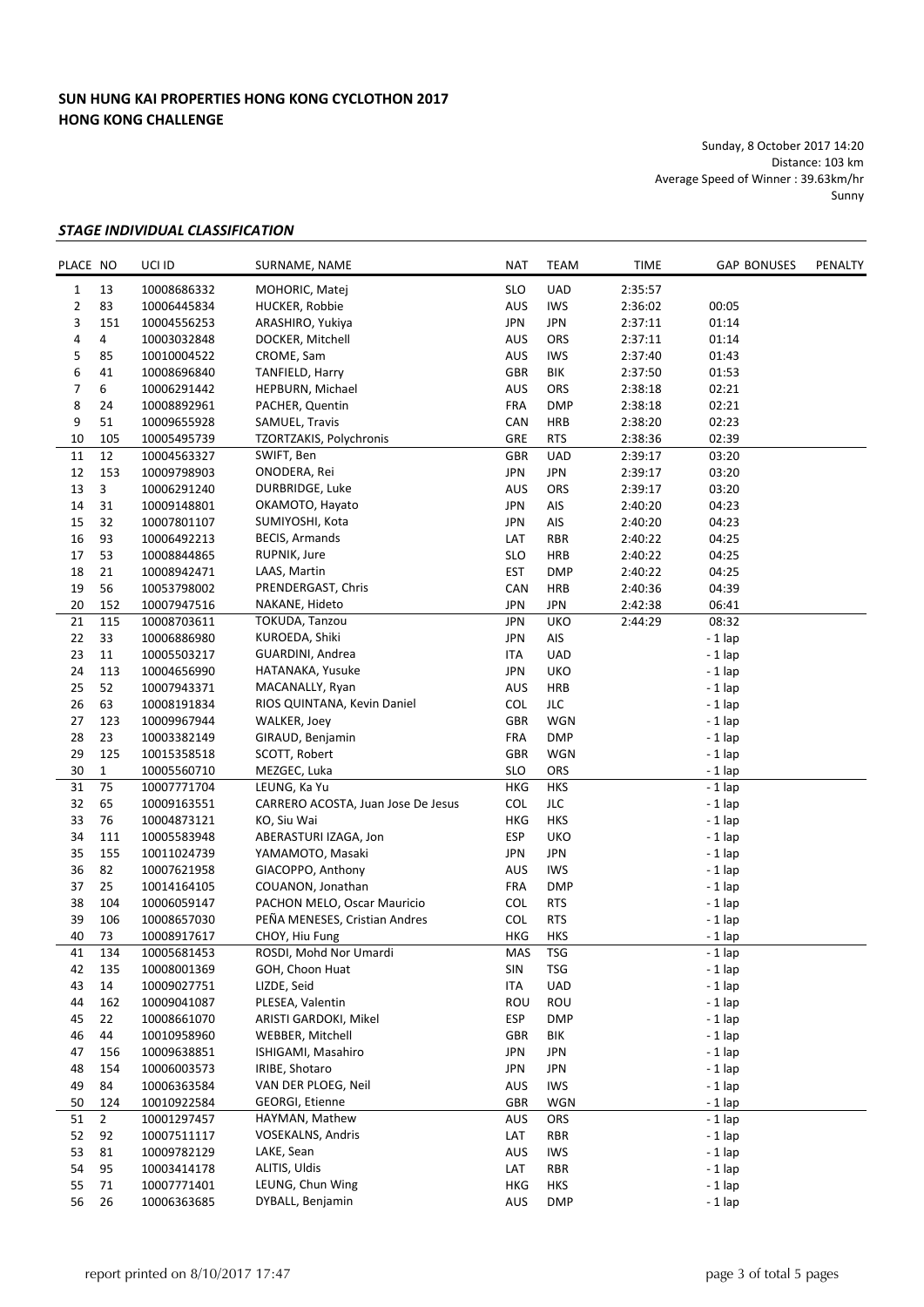#### **SUN HUNG KAI PROPERTIES HONG KONG CYCLOTHON 2017 HONG KONG CHALLENGE**

| 57 | 164                                            | 10007390370                    | CRISTA, Daniel                       |            | ROU        | $-1$ lap   |  |  |  |  |  |
|----|------------------------------------------------|--------------------------------|--------------------------------------|------------|------------|------------|--|--|--|--|--|
| 58 | 5                                              | 10004404790                    | BEWLEY, Sam                          | <b>NZL</b> | ORS        | $-1$ lap   |  |  |  |  |  |
|    |                                                |                                |                                      |            |            |            |  |  |  |  |  |
|    | <b>OUT OF RACE</b>                             |                                |                                      |            |            |            |  |  |  |  |  |
|    | 34                                             | HARADA, Hiroaki<br>10009252871 |                                      | <b>JPN</b> | AIS        | <b>DNF</b> |  |  |  |  |  |
|    | 42<br>STEDMAN, Max<br>10010958657              |                                | <b>GBR</b>                           | <b>BIK</b> | <b>DNF</b> |            |  |  |  |  |  |
|    | 43                                             | 10007366728                    | OPIE, Chris                          | <b>GBR</b> | BIK        | <b>DNF</b> |  |  |  |  |  |
|    | 45                                             | 10004834220                    | PARTRIDGE, Robert                    | <b>GBR</b> | BIK        | <b>DNF</b> |  |  |  |  |  |
|    | 46                                             | 10009891758                    | GARDIAS, Dexter                      | <b>GBR</b> | BIK        | <b>DNF</b> |  |  |  |  |  |
|    | 54                                             | 10007426039                    | <b>CARTIER, Alexis</b>               | CAN        | <b>HRB</b> | <b>DNF</b> |  |  |  |  |  |
|    | 55                                             | 10007852334                    | NADON, Marc-Antoine                  | CAN        | <b>HRB</b> | <b>DNF</b> |  |  |  |  |  |
|    | 61                                             | 10011215406                    | YANG, Tao                            | <b>CHN</b> | <b>JLC</b> | <b>DNF</b> |  |  |  |  |  |
|    | 62                                             | 10006286590                    | ALARCON GONZALEZ, Antonio Jose       | COL        | JLC        | <b>DNF</b> |  |  |  |  |  |
|    | 64                                             | 10010743944                    | CUESTA ZAMORA, Steven Manuel         | <b>COL</b> | <b>JLC</b> | <b>DNF</b> |  |  |  |  |  |
|    | 72                                             | 10006279217                    | HO, Burr                             | <b>HKG</b> | <b>HKS</b> | <b>DNF</b> |  |  |  |  |  |
|    | 74                                             | 10009012900                    | MOW, Ching Yin                       | <b>HKG</b> | <b>HKS</b> | <b>DNF</b> |  |  |  |  |  |
|    | 91                                             | 10007461708                    | <b>BOGDANOVICS, Maris</b>            | LAT        | <b>RBR</b> | <b>DNF</b> |  |  |  |  |  |
|    | 94                                             | 10009166379                    | KANEPEJS, Deins                      | LAT        | <b>RBR</b> | <b>DNF</b> |  |  |  |  |  |
|    | ORTEGA RAMIREZ, Mauricio<br>101<br>10002938575 |                                | COL                                  | <b>RTS</b> | <b>DNF</b> |            |  |  |  |  |  |
|    | 102<br>10008043506<br><b>BANI, Eugenio</b>     |                                | <b>ITA</b>                           | <b>RTS</b> | <b>DNF</b> |            |  |  |  |  |  |
|    | 103                                            | 10009392109                    | LUNARDON, Paolo                      | ITA        | <b>RTS</b> | <b>DNF</b> |  |  |  |  |  |
|    | 112                                            | 10007747654                    | NAKAI, Michimasa                     | <b>JPN</b> | <b>UKO</b> | <b>DNF</b> |  |  |  |  |  |
|    | 114                                            | 10006495041                    | HIRAI, Eiichi                        | <b>JPN</b> | <b>UKO</b> | <b>DNF</b> |  |  |  |  |  |
|    | 121                                            | 10009966530                    | KNOX, James                          | <b>GBR</b> | <b>WGN</b> | <b>DNF</b> |  |  |  |  |  |
|    | 122                                            | 10009350578                    | DAVIES, Scott                        | <b>GBR</b> | <b>WGN</b> | <b>DNF</b> |  |  |  |  |  |
|    | 126                                            | 10009854069                    | KELLY, Jake                          | <b>GBR</b> | <b>WGN</b> | <b>DNF</b> |  |  |  |  |  |
|    | 131                                            | 10004527759                    | MANAN, Anuar                         | MAS        | <b>TSG</b> | <b>DNF</b> |  |  |  |  |  |
|    | 132                                            | 10010205289                    | CHE KU ROMLI, Che Ku Mohammad Nazmie | MAS        | <b>TSG</b> | <b>DNF</b> |  |  |  |  |  |
|    | 133<br>BATMUNKH, Maral-Erdene<br>10008662383   |                                | MGL                                  | <b>TSG</b> | <b>DNF</b> |            |  |  |  |  |  |
|    | 136                                            | 10014871801                    | MOHD ZARIFF, Muhamad Nur Aiman       | MAS        | <b>TSG</b> | <b>DNF</b> |  |  |  |  |  |
|    | 141                                            | 10063836892                    | FAN, Xiaojun                         | <b>CHN</b> | <b>YUN</b> | <b>DNF</b> |  |  |  |  |  |
|    | 142                                            | 10015325273                    | LI, Wenjie                           | <b>CHN</b> | <b>YUN</b> | <b>DNF</b> |  |  |  |  |  |
|    | 143                                            | 10023484387                    | YU, Benneng                          | <b>CHN</b> | <b>YUN</b> | <b>DNF</b> |  |  |  |  |  |
|    | 144                                            | 10063769194                    | ZHONG, Zirong                        | <b>CHN</b> | <b>YUN</b> | <b>DNF</b> |  |  |  |  |  |
|    | 145                                            | 10011239452                    | MENG, Juntao                         | <b>CHN</b> | <b>YUN</b> | <b>DNF</b> |  |  |  |  |  |
|    | 146                                            | 10015321233                    | ZHANG, Lianshan                      | <b>CHN</b> | <b>YUN</b> | <b>DNF</b> |  |  |  |  |  |
|    | 161                                            | 10003166022                    | PRIA, Lars                           | ROU        | ROU        | <b>DNF</b> |  |  |  |  |  |
|    | 163                                            | 10006875159                    | GROSU, Eduard Michael                | ROU        | ROU        | <b>DNF</b> |  |  |  |  |  |
|    | 165                                            | 10053731112                    | DIMA, Emil                           | ROU        | ROU        | <b>DNF</b> |  |  |  |  |  |

NOTE: DSQ ‐ Disqualified , DNF ‐ Did Not Finish , DNS ‐ Did Not Start

No of Starters : 93 No of Riders Not Starting: 0 No of Riders Finish After Deadline : 0 No of Riders Dropping Out : 35 No of Riders Disqualified : 0 No of Riders Finished : 58

#### *BEST YOUNG RIDER*

|    | PLACE NO | UCI ID      | SURNAME, NAME                      | <b>NAT</b> |            | TEAM TIME | GAP | <b>BONUSES</b> | PENALTY |
|----|----------|-------------|------------------------------------|------------|------------|-----------|-----|----------------|---------|
|    | 153      | 10009798903 | ONODERA, Rei                       | <b>JPN</b> | <b>JPN</b> | 2:39:17   |     |                |         |
| 2  | 31       | 10009148801 | OKAMOTO, Hayato                    | <b>JPN</b> | <b>AIS</b> | 2:40:20   |     | 01:03          |         |
| 3  | 123      | 10009967944 | WALKER, Joey                       | <b>GBR</b> | WGN        |           |     | $-1$ lap       |         |
| 4  | 125      | 10015358518 | SCOTT, Robert                      | <b>GBR</b> | <b>WGN</b> |           |     | $-1$ lap       |         |
| 5. | 75       | 10007771704 | LEUNG, Ka Yu                       | <b>HKG</b> | <b>HKS</b> |           |     | $-1$ lap       |         |
| 6  | 65       | 10009163551 | CARRERO ACOSTA, Juan Jose De Jesus | <b>COL</b> | JLC        |           |     | $-1$ lap       |         |
|    | 155      | 10011024739 | YAMAMOTO, Masaki                   | <b>JPN</b> | <b>JPN</b> |           |     | $-1$ lap       |         |
| 8  | 25       | 10014164105 | COUANON, Jonathan                  | <b>FRA</b> | <b>DMP</b> |           |     | $-1$ lap       |         |
| 9  | 73       | 10008917617 | CHOY, Hiu Fung                     | <b>HKG</b> | HKS        |           |     | $-1$ lap       |         |
| 10 | 14       | 10009027751 | LIZDE, Seid                        | <b>ITA</b> | <b>UAD</b> |           |     | $-1$ lap       |         |
| 11 | 44       | 10010958960 | WEBBER, Mitchell                   | <b>GBR</b> | BIK        |           |     | $-1$ lap       |         |
| 12 | 156      | 10009638851 | ISHIGAMI, Masahiro                 | <b>JPN</b> | <b>JPN</b> |           |     | $-1$ lap       |         |
| 13 | 124      | 10010922584 | <b>GEORGI, Etienne</b>             | <b>GBR</b> | WGN        |           |     | $-1$ lap       |         |